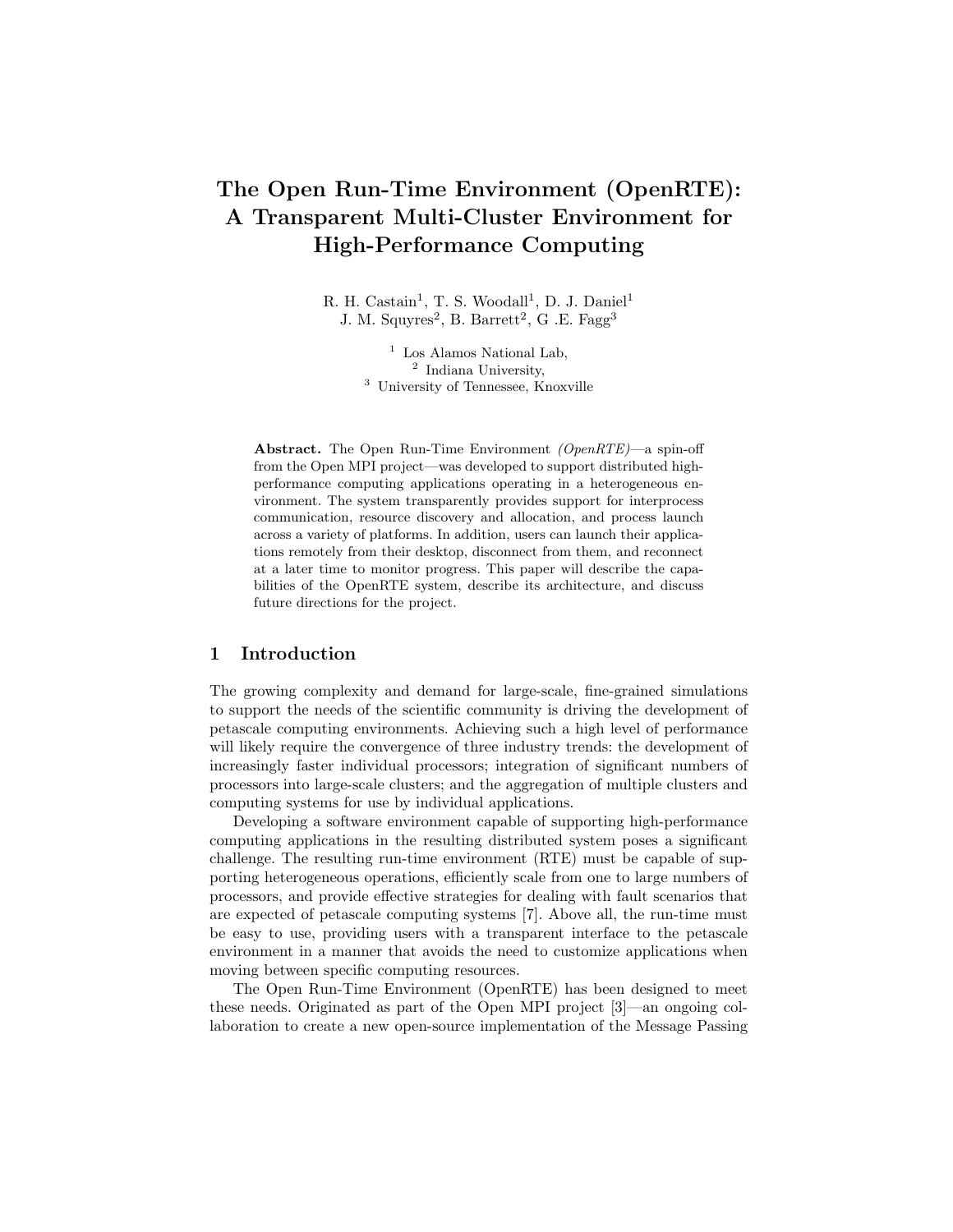Interface (MPI) standard for parallel programming on large-scale distributed systems  $[1, 8]$ —the OpenRTE project has recently spun-off into its own effort, though the two projects remain closely coordinated. This paper describes the design objectives that under-pin the OpenRTE and its architecture.

Terminology. The concepts discussed in the remainder of this paper rely on the prior definition of two terms. A cell is defined as a collection of computing resources (nodes) with a common point-of-contact for obtaining access, and/or a common method for spawning processes on them. A typical cluster, for example, would be considered a single cell, as would a collection of networked computers that allowed a user to execute applications on them via remote procedure calls. Cells are assumed to be persistent—i.e., processors in the cell are maintained in an operational state as much as possible for the use of applications.

In contrast, a local computer is defined as a computer that is not part of a cell used to execute the application, although application processes can execute on the local computer if the user so desires. Local computers are not assumed to be persistent, but are subject to unanticipated disconnects. Typically, a local computer consists of a user's notebook or desktop computer.

#### 2 Related Work

A wide range of approaches to the problem of large scale distributed computing environments have been studied, each primarily emphasizing a particular key aspect of the overall problem. LAM/MPI, for example, placed its emphasis on ease of portability and performance [9], while LA-MPI and HARNESS FT-MPI focused on data and system fault tolerance (respectively) [4, 5]. Similarly, the Globus program highlighted authentication and authorization to allow operations across administrative zones [6].

The OpenRTE project has drawn from these projects, as well as other similar efforts, to meet objectives designed to broaden the petascale computing user community.

#### 3 Design Objectives

The OpenRTE project embraces four major design objectives: ease of use, resilient operations, scalability, and extensibility.

Ease of use. Acceptance of a RTE by the general scientific community (i.e., beyond that of computer science) is primarily driven by the system's perceived ease of use and dependability. While both of these quantities are subjective in nature, there are several key features that significantly influence users' perceptions.

One predominant factor in user acceptance is transparency of the RTE—i.e., the ability to write applications that take advantage of a system's capabilities without requiring direct use of system-dependent code. An ideal system should support both the ability to execute an application on a variety of compute resources, and allow an application to scale to increasingly larger sizes by drawing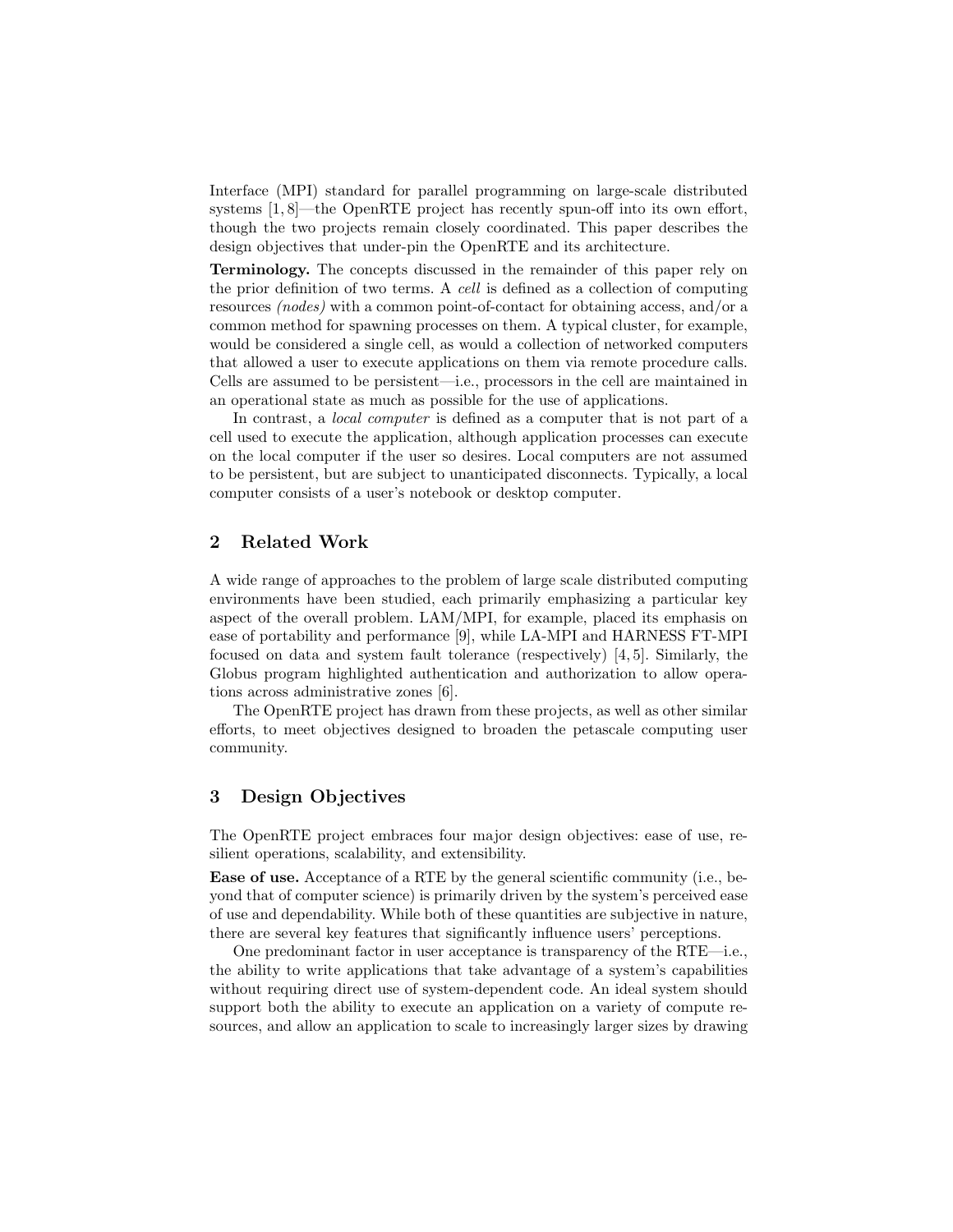resources from multiple computational systems, without modification. This level of transparency represents a significant challenge to any RTE in both its ability to interface to the resource managers of multiple cells, and the efficient routing of shared data between processes that may no longer be collocated within a highly-interconnected cell (e.g., a cluster operating on a high-speed network fabric).

Several desirable system features also factor into users' perceptions of a RTE's ease of use. These include the ability to:

- Remotely launch an application directly from the user's desktop or notebook computer—i.e., without requiring that the user login to the remote computing resource and launch the application locally on that system. Incorporated into this feature is the ability to disconnect from an application while it continues to execute, and then reconnect to the running application at a later time to monitor progress, potentially adjust parameters "on-the-fly", etc.
- Forward input/output to/from remote processes starting at the initiation of the process, as opposed to only after the process joins the MPI system (i.e., calls MPI<sub>INIT</sub>).
- Provide support for non-MPI processes, including the ability to execute system-level commands on multiple computing resources in parallel.
- Easily interface applications to monitoring and debugging tools. Besides directly incorporating support for the more common tools (e.g., TotalView), the RTE should provide interfaces that support integration of arbitrary instrumentation (e.g., those custom developed by a user).

Finally, the RTE should operate quickly (in terms of startup and shutdown) with respect to the number of processes in an application, and should not require multiple user commands to execute. Ideally, the run-time will sense its environment and take whatever action is required to execute the user's application.

Resilient. Second only to transparency in user acceptance is dependability. The RTE must be viewed as solid in two key respects. First, the run-time should not fail, even when confronted with incorrect input or application errors. In such cases, the run-time should provide an informational error message and, where appropriate, cleanly terminate the offending application.

Secondly, the RTE should be capable of continuing execution of an application in the face of node and/or network failures. Current estimates are that petascale computing environments will suffer failure of a node every few hours or days [7]. Since application running times are of the same order of magnitude, an acceptable RTE for petascale systems must be capable of detecting such failures and initiating appropriate recovery or shutdown procedures. User-definable or selectable error management strategies will therefore become a necessity for RTE's in the near future.

Scalable. A RTE for distributed petascale computing systems must be capable of supporting applications spanning the range from one to many thousands of processes, operating across one to many cells. As noted earlier, this should be accomplished in a transparent fashion—i.e., the RTE should automatically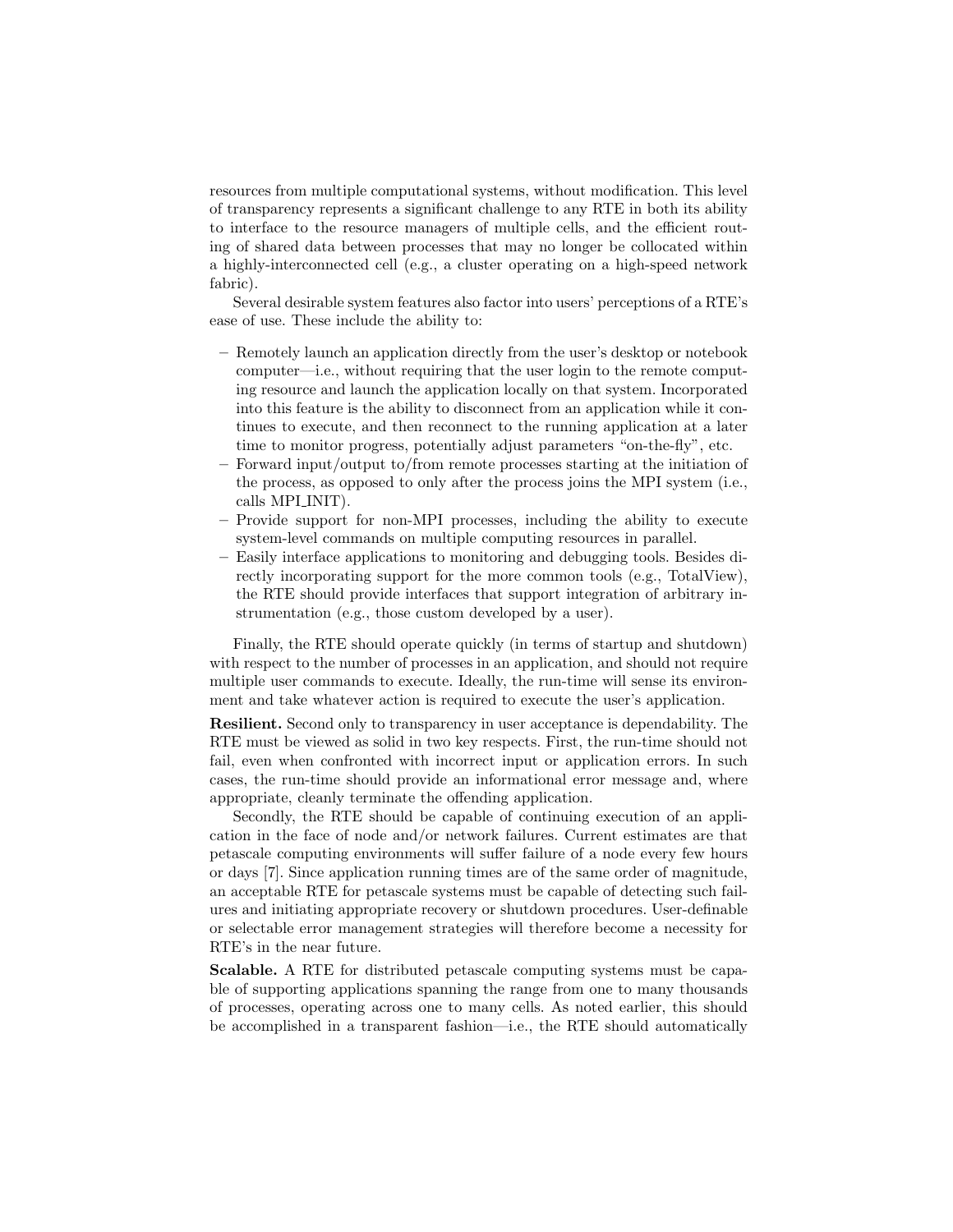scale when adding processes. This will require that users either provide binarycompatible images for each machine architecture in the system, pre-position files and libraries as necessary—or that the run-time be capable of providing such services itself.

Extensible. The design objectives presented thus far have all dealt with the RTE from the user's perspective. However, there are also significant requirements in relation to both developers and the larger computer science community. Specifically, the RTE should be designed to both support the addition of further features and provide a platform for research into alternative approaches for key subsystems.

This latter element is of critical importance but often overlooked. For example, the possible response of the run-time to non-normal termination of a process depends somewhat on both the capabilities of the overall computing environment, the capabilities of the RTE itself, and the nature of the application. The responses can vary greatly, ranging from ignoring the failure altogether to immediate termination of the application or restarting the affected process in another location. Determining the appropriate response for a given situation and application is a significant topic of research and, to some extent, personal preference.

Supporting this objective requires that the RTE allow users and developers to overload subsystems—i.e., overlay an existing subsystem with one of their own design, while maintaining the specified interface, in a manner similar to that found in object-oriented programming languages.

#### 4 Architecture

The OpenRTE is comprised of several major subsystems that collectively form an OpenRTE universe, as illustrated in Figure 1. A universe represents a single instance of the OpenRTE system, and can support any number of simultaneous applications. Universes can be *persistent* – i.e., can continue to exist on their own after all applications have completed executing – or can be instantiated for a single application lifetime. In either case, a universe belongs to a specific user, and access to its data is restricted to that user unless designated otherwise.

Implementation of the OpenRTE is based upon the Modular Component Architecture (MCA) [3] developed under the Open MPI project. Use of component architectures in high-performance computing environments is a relatively recent phenomenon  $[2, 9, 10]$ , but allows the overlay of functional building blocks to dynamically define system behavior at the time of execution. Within this architecture, each of the major subsystems is defined as an MCA framework with a well-defined interface. In turn, each framework contains one or more *components*, each representing a different implementation of that particular framework.

Thus, the behavior of any OpenRTE subsystem can be altered by simply defining another component and requesting that it be selected for use, thereby enabling studies of the impact of alternative strategies for subsystems without the burden of writing code to implement the remainder of the system. Re-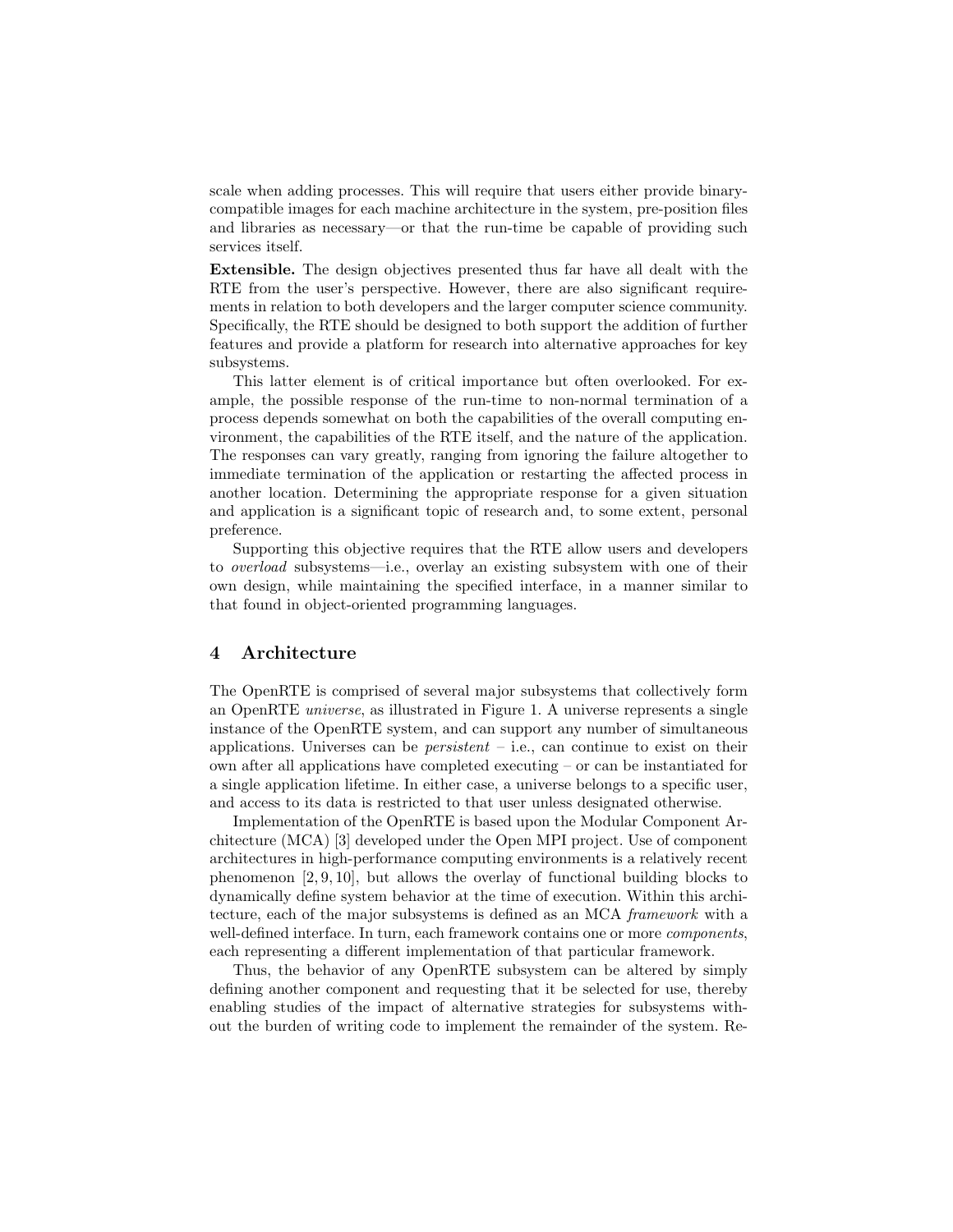

Fig. 1. The OpenRTE architecture.

searchers wishing to study error response strategies, for example, can overlay the standard error manager with their own implementation while taking full advantage of the system-level support from the process launch, state-of-health monitor, and other OpenRTE subsystems.

This design also allows users to customize the behavior of the run-time at the time of application execution. By defining appropriate parameters, the user can direct the OpenRTE system to select specific subsystem components, thus effectively defining system behavior for that session. Alternatively, the user can allow the system to dynamically sense its environment and select the best components for that situation.

OpenRTE's subsystems can be grouped into four primary elements.

General Purpose Registry. At the core of the OpenRTE system is a general purpose registry (GPR) that supports the sharing of data (expressed as key-value pairs) across an OpenRTE universe. Information within the GPR is organized into named segments, each typically dedicated to a specific function, that are further subdivided into containers, each identified by a set of character string tokens. Collectively, the container tokens, segment names, and data keys provide a searchable index for retrieving data. Users have full access to the system-level information stored on the GPR, and can define their own segments/containers to support their applications.

The GPR also provides a publish/subscribe mechanism for event-driven applications. Users can specify both the data to be returned upon an event, the process(es) and function(s) within the process(es) to receive the specified data, and combinations of actions (e.g., modification, addition, or deletion of data entries) that define the event trigger. Notification messages containing the spec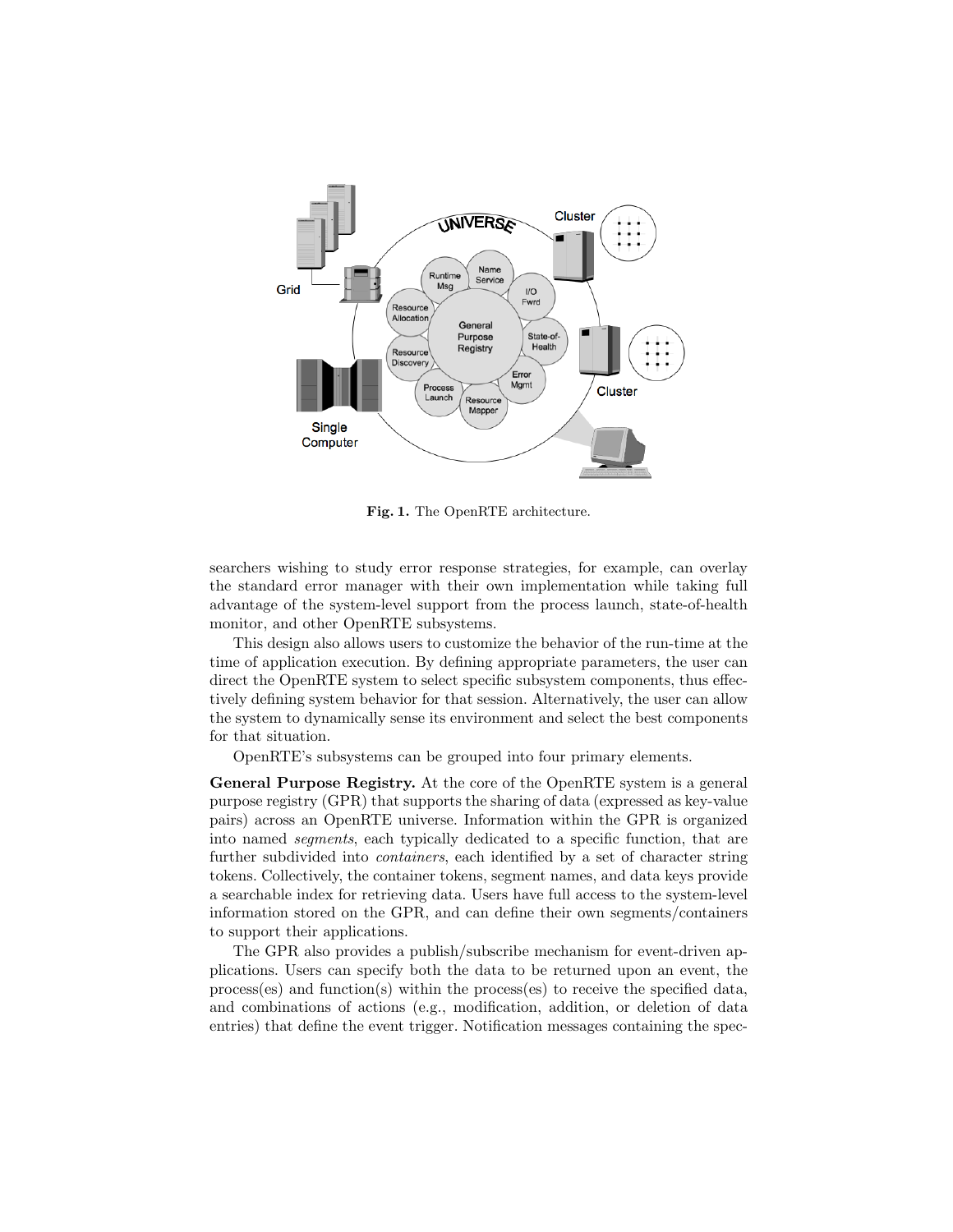ified data are sent to the recipients as asynchronous communications via the OpenRTE messaging layer (described below).

Resource Management. Four independent, but mutually supportive, subsystems collectively operate to manage the use of resources by applications within the OpenRTE system. Together, these subsystems provide services for resource discovery, allocation, mapping, and process launch.

True to its name, the Resource Discovery Subsystem (RDS) is responsible for identifying the computational resources available to the OpenRTE system and making that information available to other subsystems. The RDS currently contains two components: one for reading hostfiles in several formats covering the common MPI implementations. Hostfiles are typically generated by a specific user and contain information on machines that might be available to that user; and another that obtains its information from a system-level resource file containing an XML-based description of the cells known to the OpenRTE system. Information from each component in the RDS is placed on the GPR for easy retrieval by other subsystems within that universe.

The Resource Allocation Subsystem(RAS) examines the environment and the command line to determine what, if any, resources have already been allocated to the specified application. If resources have not been previously allocated, the RAS will attempt to obtain an allocation from an appropriate cell based on information from the RDS. Once an allocation has been determined, the RAS constructs two segments on the GPR – a node segment containing information on the nodes allocated to the application, and a job segment that holds information on each process within the application (e.g., nodename where the application is executing, communication sockets, etc.).

Once resources have been allocated to an application, the application's processes must be mapped onto them. In environments where the cell's resource manager performs this operation, this operation does not require any action by the OpenRTE system. However, in environments that do not provide this service, OpenRTE's Resource Mapping (RMAP) subsystem fills this need.

Finally, the Process Launch Subsystem (PLS) utilizes the information provided by the prior subsystems to initiate execution of the application's processes. The PLS starts by spawning a head node process (HNP) on the target cell's frontend machine. This process first determines if an HNP for this user already exists on the target cell and if this application is allowed to connect to  $it - if so$ , then that connection is established. If an existing HNP is not available, then the new HNP identifies the launch environment supported by that cell and instantiates the core universe services for processes that will operate within it. The application processes are then launched accordingly.

Error Management. Error management within the OpenRTE is performed at several levels. Wherever possible, the condition of each process in an application is continuously monitored by the *State-of-Health Monitor*  $(SOH)^4$ . The SOH subsystem utilizes its components to field instrumentation tailored to the

<sup>4</sup> Some environments do not support monitoring. Likewise, applications that do not initialize within the OpenRTE system can only be monitored on a limited basis.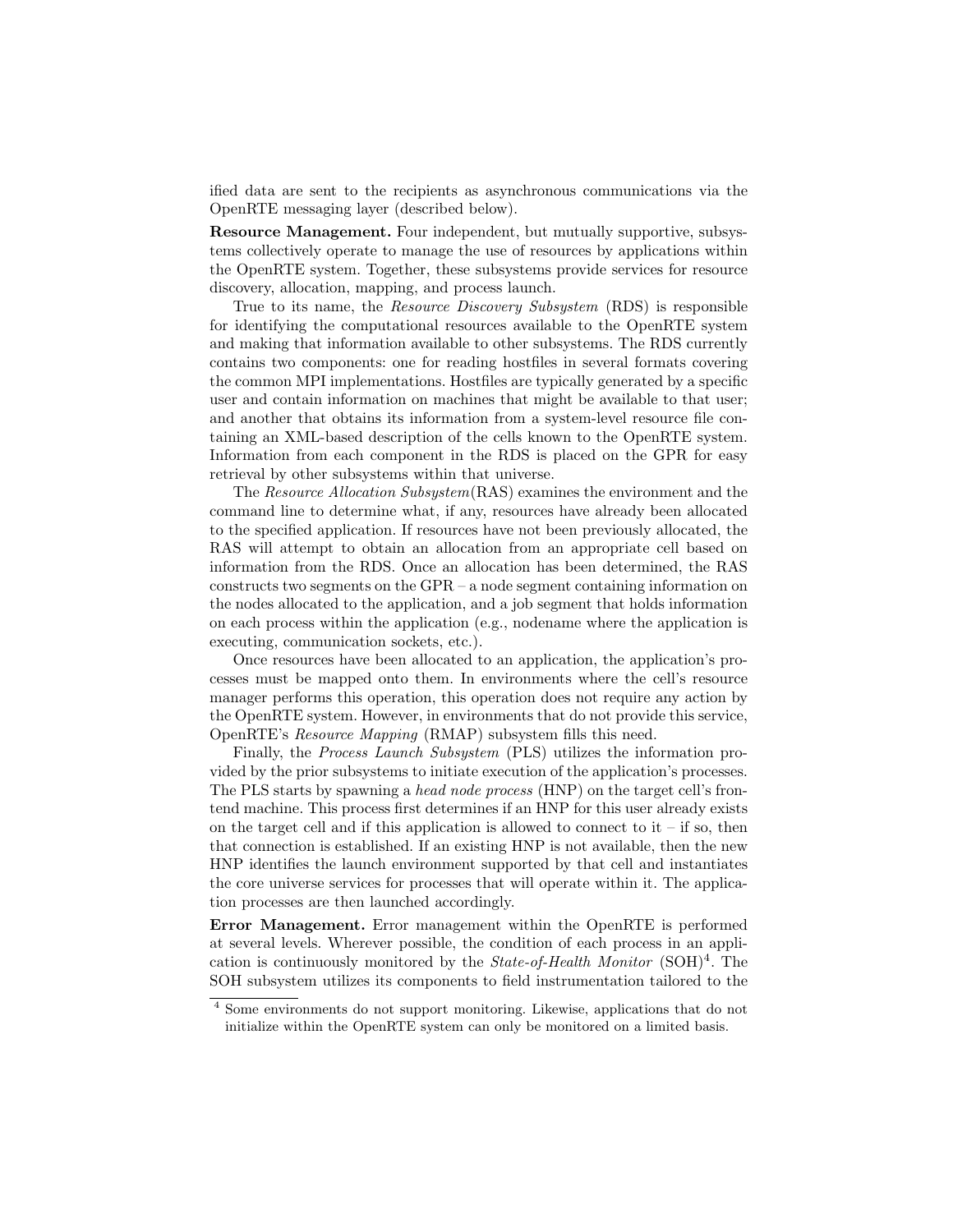local environment. Thus, application processes within a BProc environment are monitored via the standard BProc notification service. Similarly, the SOH might monitor application processes executing on standalone workstations for abnormal termination by detecting when a socket connection unexpectedly closes.

Once an error has been detected, the Error Manager (EMGR) subsystem is called to determine the proper response. The EMGR can be called in two ways: locally, when an error is detected within a given process; or globally, when the SOH detects that a process has abnormally terminated. In both cases, the EMGR is responsible for defining the system's response. Although the default system action is to terminate the application, future EMGR components will implement more sophisticated error recovery strategies.

Support Services. In addition to the registry, resource management, and error management functions, the OpenRTE system must provide a set of basic services that support both the application and the other major subsystems. The name services (NS) subsystem is responsible for assigning each application, and each process within each application, a unique identifier. The identifier, or process name, is used by the system to route inter-process communications, and is provided to the application for use in MPI function calls.

Similarly, the Run-time Messaging Layer (RML) provides reliable administrative communication services across the OpenRTE universe. The RML does not typically carry data between processes – this function is left to the MPI messaging layer itself as its high-bandwidth and low-latency requirements are somewhat different than those associated with the RML. In contrast, the RML primarily transports data on process state-of-health, inter-process contact information, and serves as the conduit for GPR communications.

Finally, the  $I/O$  Forwarding (IOF) subsystem is responsible for transporting standard input, output, and error communications between the remote processes and the user (or, if the user so chooses, a designated end-point such as a file). Connections are established prior to executing the application to ensure the transport of all I/O from the beginning of execution, without requiring that the application's process first execute a call to MPI INIT, thus providing support for non-MPI applications. IOF data is usually carried over the RML's channels.

#### 5 Summary

The OpenRTE is a new open-source software platform specifically designed for the emerging petascale computing environment. The system is designed to allow for easy extension and transparent scalability, and incorporates resiliency features to address the fault issues that are expected to arise in the context of petascale computing. A beta version of the OpenRTE system currently accompanies the latest Open MPI release and is being evaluated and tested at a number of sites.

As an open-source initiative, future development of the OpenRTE will largely depend upon the interests of those that choose to participate in the project. Several extensions are currently underway, with releases planned for later in the